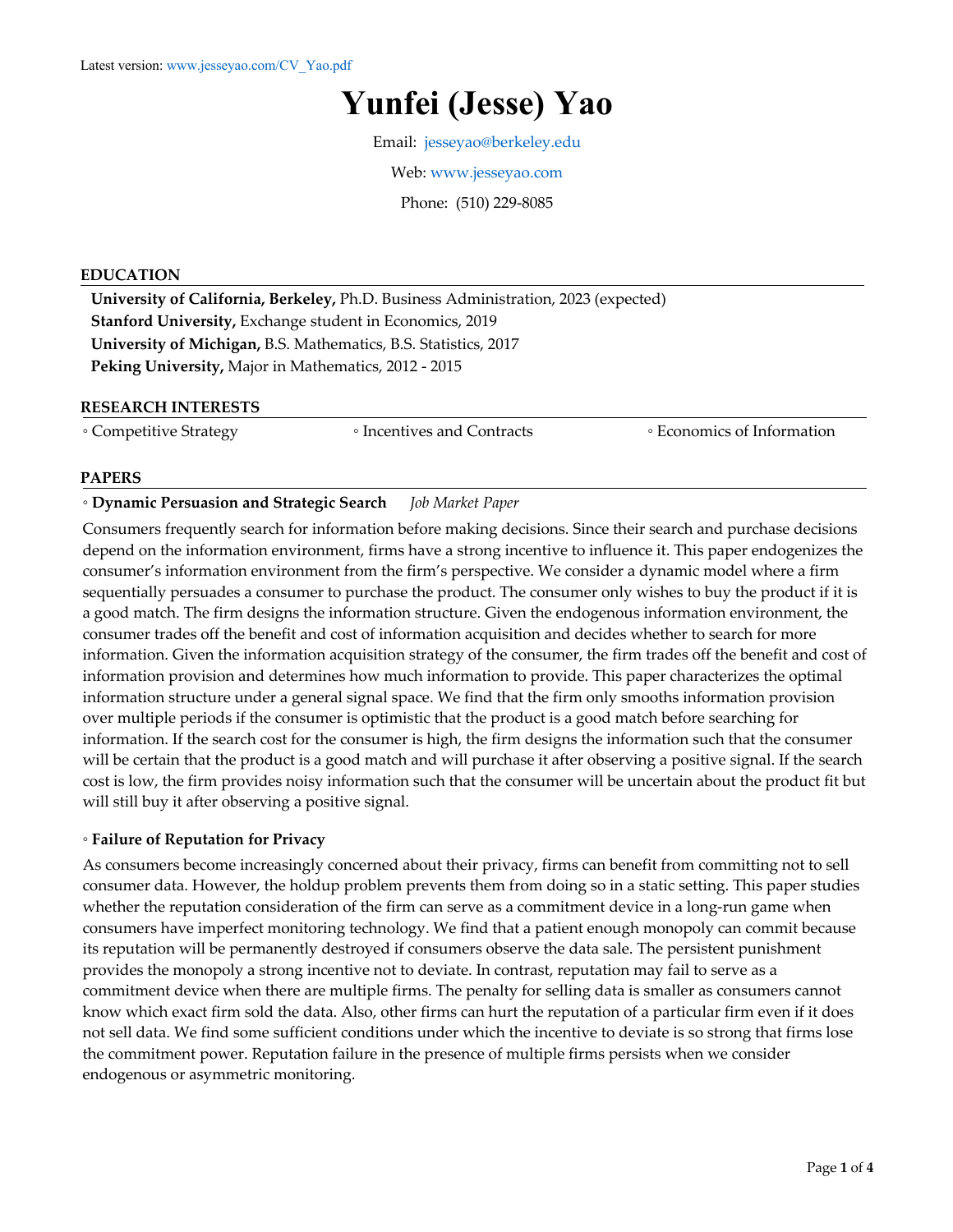### ◦ **Multi-attribute Search**

When considering whether or not to buy a product, the consumer can often evaluate different attributes of it. Sometimes, the consumer chooses which attribute to search for because of exogenous reasons (e.g., one attribute is more important than others). However, the consumer often is unclear which attribute is more important exante. Assuming that a product has two symmetric attributes, we study the optimal search strategy of the decision-maker by endogenizing the optimal attribute to search, when to keep searching, and when to stop and make a decision. We find that it is always optimal to search the attribute the consumer has the highest uncertainty due to the fastest learning speed. The optimal search region has a butterfly shape - the decisionmaker searches on a broader region when the belief about one of the attributes is more extreme. The decisionmaker only searches the more uncertain attribute if she holds a strong prior belief on one of the attributes and may search both attributes otherwise.

# ◦ **Choice Deferral and Search Fatigue** (with *Z. Eddie Ning* and *J. Miguel Villas-Boas*)

When gathering information to make decisions, individuals often have to delay making a decision because the process of gathering information is interrupted, and the individual is not yet ready to make a decision. The paper considers a model of choice deferral based on time-varying search costs, potentially based on search fatigue, in which individuals have to strategically decide whether to defer choice, taking into account the current available information, and when they will have again a chance to gain further information. We find that individuals are more likely to defer choice when the amount of information gained when gathering information is greater, when there is an opportunity to gather information again sooner, when the individuals discount less the future, and when the likelihood of having search fatigue is lower. We also consider the case in which individual incur costs of restarting a process of information gathering, and when the individual has greater information about the extent of search fatigue.

# ◦ **A Dynamic Model of Optimal Retargeting** (with *J. Miguel Villas-Boas*) *Marketing Science*, 2021

A consumer searching for information on a product may be indicative that the consumer has some interest in that product, but is still undecided about whether to purchase it. Some of this consumer search for information is not observable to firms, but some may be observable. Once a firm observes a consumer searching for information on its product, the firm may then want to try to provide further information about the product to that consumer, a phenomenon which has been known in electronic commerce as retargeting. Firms may not observe all activities by a consumer in searching for information, may not be able to observe the information gained by consumers, and may not be able to observe whether a consumer stopped searching for information. A consumer could stop searching either because he received information of poor fit with the product, or because he bought the product (which may be unobservable to the firm), or because he exogenously lost interest in the product. This paper presents a dynamic model with these features characterizing the optimal advertising retargeting strategy by the firm. We find that a forward-looking firm can advertise more or less than a myopic firm to gain more information about whether the consumer is searching for information, advertising more if the effect of advertising is relatively high. We characterize how the optimal advertising retargeting strategy is affected by the ability of the firm to observe when the consumer purchases the product, when the firm is better able to observe the consumer search behavior, and by the informativeness of the signal received by the consumer. We find that better tracking of consumer search behavior could be beneficial for consumers, because it may reduce the length of time when a consumer receives retargeting, but that it also enlarges the region of firm's beliefs where retargeting is optimal. Finally, we also find that the value of retargeting is highest for an intermediate value of the likelihood of the consumer receiving an informative signal, and that retargeting may allow the firm to charge higher prices if consumers are forward-looking.

#### **WORK IN PROGRESS**

◦ Optimal Contract with Lockout Technology (with *Brett Green*)

◦ Unifying Fairness and Efficiency in Multi-dimensional Screening: A Decentralization Approach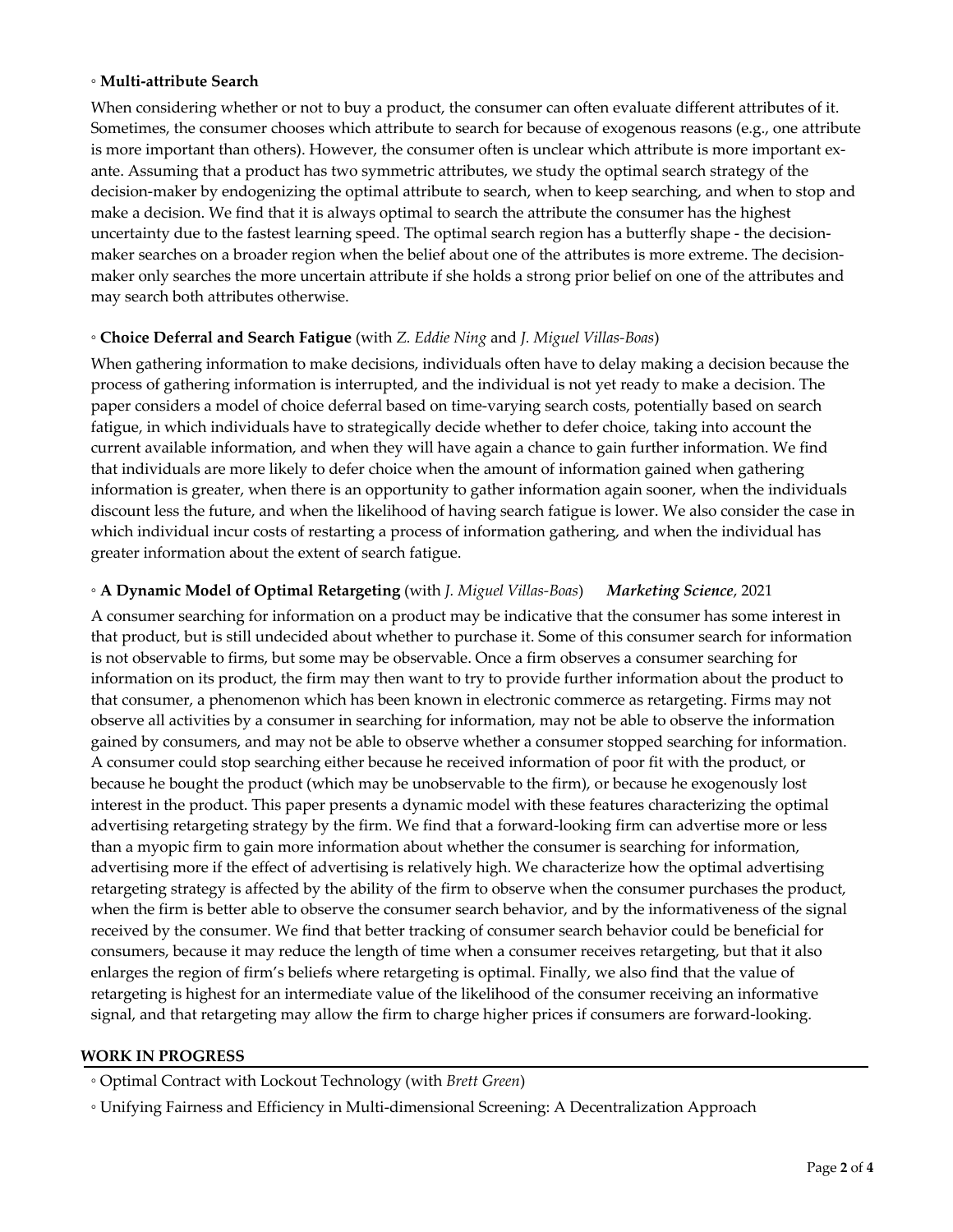#### **TEACHING**

- Graduate Student Instructor, Marketing Strategy (MBA), Fall 2022
- Graduate Student Instructor, Microeconomic Theory (graduate), 2020
- Graduate Student Instructor, Marketing (undergraduate), 2019

#### **INDUSTRY EXPERIENCE**

SAP America, Development Intern (advertising attribution group), May 2018 – Dec. 2018

#### **HONORS AND AWARDS (GRADUATE)**

- ISMS Doctoral Consortium Fellow, 2020, 2021
- AMA-Sheth Foundation Doctoral Consortium Fellow, 2020
- Sasakawa Young Leadership Fellowship, 2018
- Dean of the graduate division award, 2017

# **SELECTED COURSEWORK**  $*$ : audited while fully participated in the lectures, assignments, and exams

*Marketing:* Marketing Strategy J. Miguel Villas-Boas Special Research Topics in Marketing Strategy Ganesh Iyer Discrete Choice Model Przemek Jeziorski Choice Theory and Modeling Fred Feinberg Structural Models\* Puneet Manchanda Bayesian Modeling\* The Communication of the Anocha Aribarg Judgment and Decision Making The Control of the Evers Teaching Business Todd Fitch

*Economics:* 

Microeconomic Theory I David Ahn Microeconomic Theory II Haluk Ergin Decision Theory and Epistemic Game Theory David Ahn Game Theory and Economic Applications Gabriel Carroll Game Theory **Theory Came Theory Came Theory Camada Camada Camada Camada** Mechanism Design **Philipp Strack** Contracts, Information, and Incentives<sup>\*</sup> Ilya Segal Theory and Practice of Auction Market Design\* Paul Milgrom, Michael Ostrovsky Continuous-time Methods in Economics\* Yuliy Sannikov Continuous-time Asset Pricing Theory **Richard Stanton** Corporate Finance Theory **Brett Green, Dmitry Livdan** Industrial Organization (theory) Joseph Farrell Industrial Organization (empirical) Kei Kawai

*Econometrics, Statistics, OR, and CS* Econometrics I Michael Jansson, Bryan Graham Econometrics II Demian Pouzo, James Powell Machine Learning Tacob Abernethy Statistical Inference **Ya'acov** Ritov Linear Model Ya'acov Ritov MCMC Yves Atchade Linear Programming Jon Lee

Macroeconomic Theory I Andrés Rodríguez-Clare, Pierre-Olivier Gourinchas

*Extensive and rigorous mathematical training*

in analysis, algebra, geometry, topology, combinatorics, number theory, differential equations, and probability